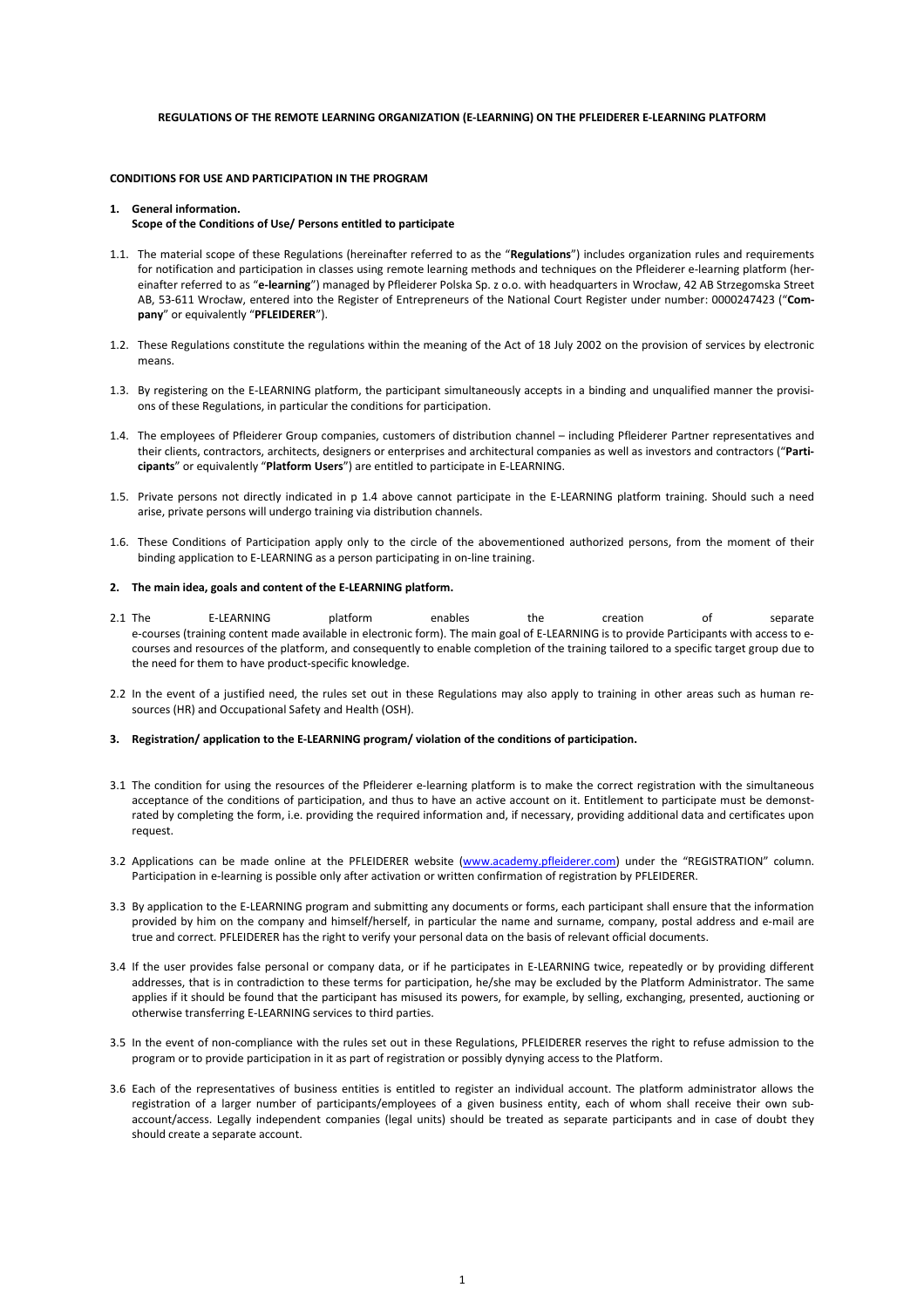## **4. Products and services available at E-LEARNING.**

- 4.1 Participants can view current information/ training modules (e-courses) as part of a provided accessibility.
- 4.2 Only registered Users have access to e-courses and resources of the education platform after previous logging-in.
- 4.3 The exact scope and subject matter of the services at the given time as well as additional information can be obtained directly from PFLEIDERER.
- 4.4 PFLEIDERER reserves the right to change, limit, reduce or replace the scope of services at any time. In particular, there is the possibility that the scope of information offered as part of the e-learning program will change or subjects acquired via e-learning will differ with regard to information. For this reason, apart from the availability of the training sessions offered, there exists no right to permanent access to other specific products and services.

## **5. Copyright Law.**

- 5.1. In accordance with the provisions of the Act of 4 February 1994 on Copyright and Related Rights (Journal of Laws of 2019, item 1231), all materials and resources placed on educational platforms are protected by copyright and thus dissemination, reproduction and disclosure without the authors' permission is prohibited.
- 5.2. Using the Platform is not tantamount to acquiring rights to the content made available on it. The User may use the content of the Platform only within the scope of fair use, including in particular download or print materials placed on the platform (texts, graphics, photos, videos and layout of the presented content) provided that such information is used only for personal use for the purposes of training and is not disseminated.

#### **6. Data security.**

- 6.1 The controller of personal data stored and processed on the Platform is Pfleiderer Polska Sp. z o.o. with headquarters in Wrocław, 42 AB Strzegomska Street, 53-611 Wrocław, entered into the Register of Entrepreneurs of the National Court Register under the number: 0000247423.
- 6.2 Pursuant to the Regulation of the European Parliament and of the Council (EU) 2016/679 of 27 April 2016 on the protection of individuals with regard to processing of personal data and on the free flow of such data and the repeal of Directive 95/46/EC (hereinafter "**GDPR**") personal data are processed only to the extent necessary to perform agreements and fulfil legal obligations binding the Controller. The data will not be disclosed to third parties. The scope of processing and storage time results from legal regulations. Each natural person has the right to access their personal data, rectify them, delete or limit processing by sending a request to rodo@pfleiderer.com. A complaint to the supervisory body may also be submitted.
- 6.3 By accepting the Regulations and logging into the Platform, the User simultaneously consents to the processing of his personal data by the Organizer.
- 6.4 The participant has the right to access his/her personal data and to rectify them, demand their removal, limit their processing and data transfer, in accordance with the restrictions resulting from Article 15-21 GDPR. Participants have the right to file a complaint with the supervisory body competent for the protection of personal data - the President of the Office for Personal Data Protection.
- 6.5 The data obtained will not be disclosed and transferred to third parties, not including situation where the transfer of data is required by law.
- 6.6 By accepting the provisions of the Regulations, the User acknowledges that in accordance with the provisions of the Act of 18 July 2002 on providing services by electronic means (i.e., J. of Laws of 2017, item 1219. as amended) PFLEIDERER may process without the consent of the User its data necessary to establish, shape the content, modify and terminate the legal relationship, necessary due to the properties of the services provided by electronic means, i.e.: name and surname, company, postal address and e-mail.
- 6.7 All data provided by the participant will be used and processed by PFLEIDERER exclusively for own use. By registering to participate in the e-learning program, the participant expressly agrees that his data will be stored, processed and used to provide information by PFLEIDERER.
- 6.8 The PFLEIDERER company is entitled to use the participant's data for marketing purposes, e.g. to inform about news and products via mail or e-mail newsletter, unless the objection has been explicitly raised against such option. Unregistering from the newsletter is of course possible at any time, regardless of participation in the e-learning program. Proper link will be additionally provided in each bulletin. We also refer to data protection regulations that are available on our website (www.pfleiderer.com).
- 6.9 The platform user undertakes not to transfer his access data to the account on the platform, i.e. username and password, to third parties.

# **7. Responsibility**

7.1. PFLEIDERER shall only be liable for damages caused intentionally or as a result of gross negligence or breach of essential contractual obligations, except in cases of detriment to life and health and other cases of mandatory statutory liability. The above limitation of liability applies in particular to damages caused by errors, delays or interruptions in transmission, in the event of failure of technical devices and services, erroneous content, loss or deletion of data or damage caused by "viruses", malware or spyware. PFLEIDERER is not responsible for the contents of third parties.